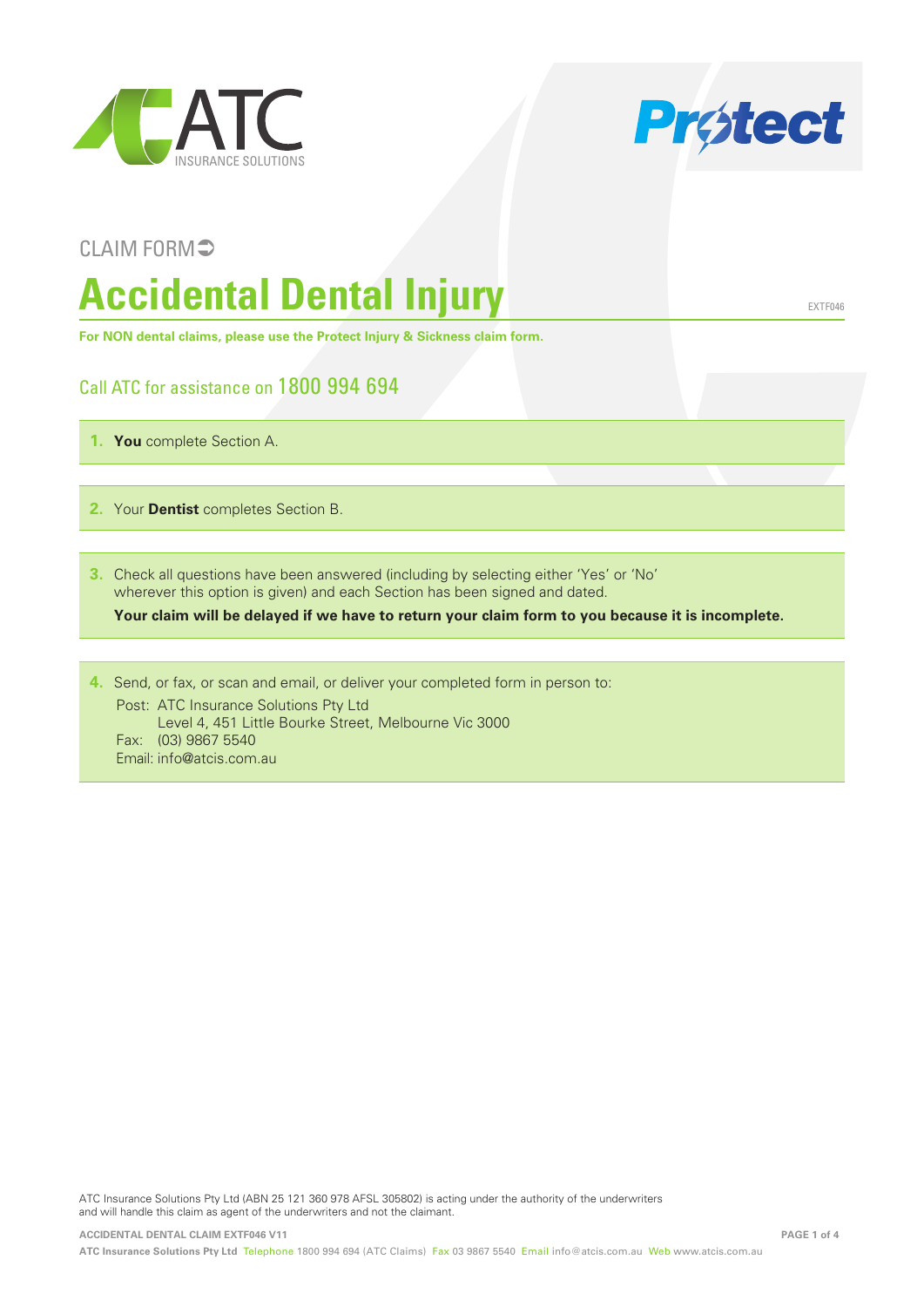## SECTION A <sup>○</sup> Claimant's Statement

#### **All questions to be completed in full by the claimant.**

|    | Sex Male $\bigcap$ Female $\bigcap$ Other $\bigcap$ Date of birth $\boxed{\qquad \qquad }$                               |       |       |
|----|--------------------------------------------------------------------------------------------------------------------------|-------|-------|
|    |                                                                                                                          |       |       |
|    |                                                                                                                          |       |       |
|    |                                                                                                                          |       |       |
|    |                                                                                                                          |       |       |
|    | Postal address (If different from above)                                                                                 |       |       |
|    |                                                                                                                          |       |       |
|    |                                                                                                                          |       |       |
|    |                                                                                                                          |       |       |
|    | <b>Electronic Funds Transfer</b>                                                                                         |       |       |
|    | Please provide your banking details so any claim benefits can be transferred directly in to your account.                |       |       |
|    |                                                                                                                          |       |       |
|    |                                                                                                                          |       |       |
|    |                                                                                                                          |       |       |
|    | <b>Injury Statement</b>                                                                                                  |       |       |
| 1. |                                                                                                                          |       |       |
|    |                                                                                                                          |       |       |
| 2. | If not yourself, please provide the name of the individual who suffered the dental injury and your relationship to them: |       |       |
|    |                                                                                                                          |       |       |
| З. | Identify the accidental dental injury and note how many teeth / fillings were damaged / lost (e.g. 2 Loss of teeth):     |       |       |
|    | Loss of filling ______Loss of teeth _____Chipping of teeth                                                               |       |       |
|    | Fractured or broken tooth ______Damaged denture / dental plate                                                           |       |       |
| 4. | Describe the accident that caused your dental injury                                                                     |       |       |
|    |                                                                                                                          |       |       |
|    |                                                                                                                          |       |       |
| 5. | Where did the accident occur?                                                                                            |       |       |
|    |                                                                                                                          |       |       |
| 6. | Were there any witnesses to the dental accident? $Yes( )$                                                                | No( ) |       |
|    | If Yes, provide witness name/s and contact number/s                                                                      |       |       |
|    |                                                                                                                          |       |       |
|    |                                                                                                                          |       |       |
| 7. | Did the dental accident occur at work, including during a meal-break or authorised recess? Yes $\bigcirc$                |       | No( ) |
|    |                                                                                                                          |       |       |
|    |                                                                                                                          |       |       |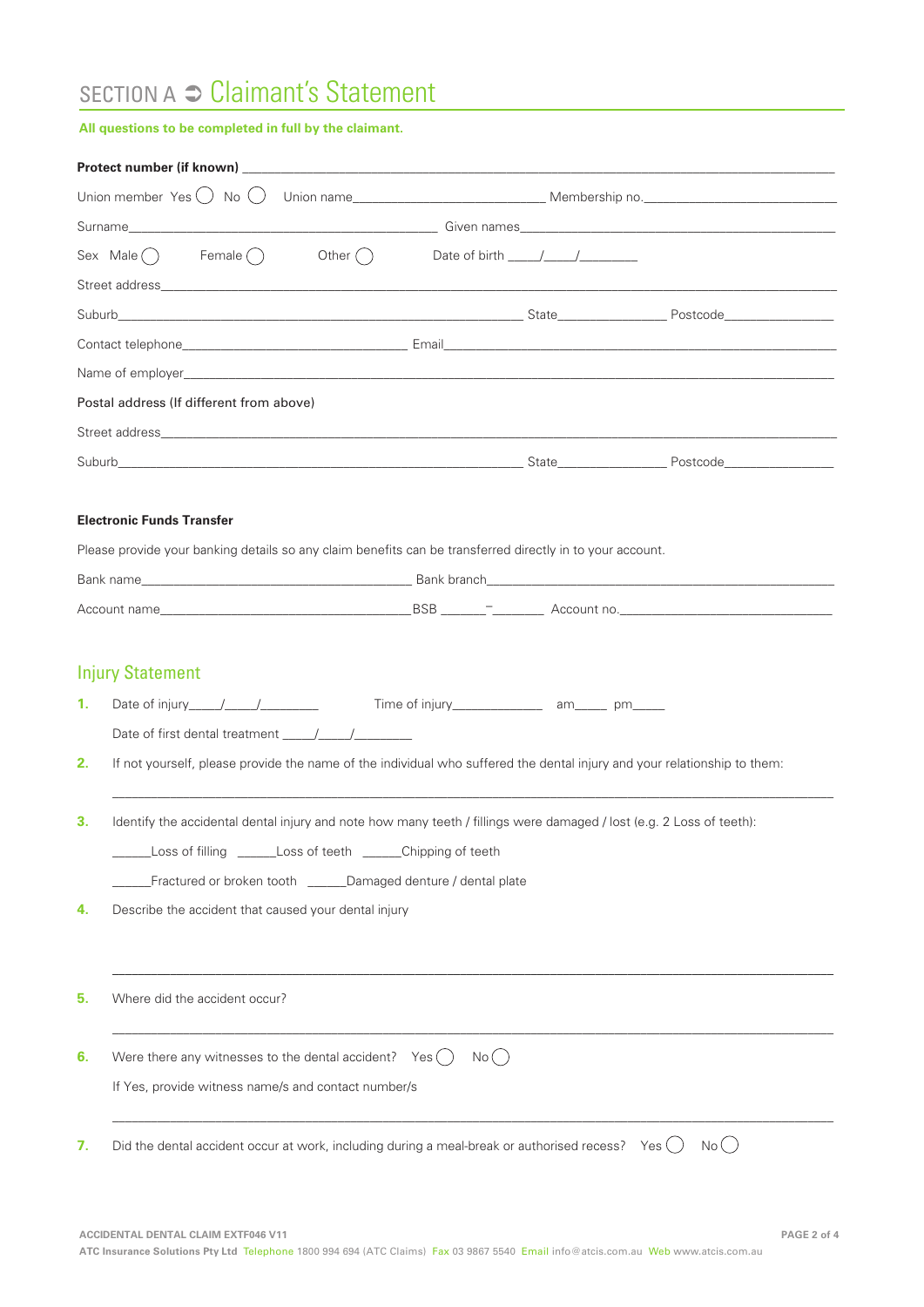#### Privacy Act

In this statement "we", "us" and "our" means Lloyd's and ATC Insurance Solutions (ATC) as its agent.

We are bound by the requirements of the *Privacy Act 1988* (Cth), the Privacy Amendment *(Private Sector) Act 2000* (Cth) and the *Privacy Amendment (Enhancing Privacy Protection) Act 2012*. This sets out standards on the collection, use, disclosure and handling of personal information.

Our Privacy Policy is available at www.atcis.com.au or by calling us on the number below.

We, and our agents, need to collect, use and disclose your personal information in order to consider your application for insurance and to provide the cover you have chosen, administer the insurance and assess any claim. You can choose not to provide us with some of the details or all of your personal information, but this may affect our ability to provide the cover, administer the insurance or assess a claim.

We may disclose your personal information to third parties (and/or collect additional personal information about you from them) who assist us in providing the above services and some of these are likely to be overseas recipients in the United Kingdom. These parties which include our related entities, distributors, agents, insurers, claims investigators, assessors, lawyers, medical practitioners and health workers, and federal or state regulatory authorities, including Medicare Australia and Centrelink will only use the personal information for the purposes we provided it to them for (unless otherwise required by law).

Information will be obtained from individuals directly where possible and practicable to do so. Sometimes it may be collected indirectly (e.g. from your representatives or co-insureds). If you provide information for another person you represent to us that:

- you have the authority from them to do so and it is as if they provided it to us;
- you have made them aware that you will or may provide their personal information to us, the types of third parties we may provide it to, the relevant purposes we and the third parties we disclose it to will use it for, and how they can access it. If it is sensitive information we rely on you to have obtained their consent on these matters. If you have not done or will not do either of these things, you must tell us before you provide the relevant information.

You are entitled to access your information and request correction if required. You may also opt out of receiving materials sent by us by contacting ATC on (03) 9258 1700 or write to us at the address given on page 1.

#### Authority

I hereby authorise any hospital, physician, insurer, Medicare Australia, my employer or other person who has attended me to furnish to ATC or its representatives any and all information with respect to any sickness or injury, medical history, consultation, prescription or treatment and copies of all medical records. I also authorise any and all information regarding Workers' Compensation claims, claims with any other insurer or any leave benefits and payments, to be released to ATC. I agree that a photocopy or fax copy of this authorisation shall be considered as effective and valid as the original.

#### **Complete if applicable.**

| Name             | Date of birth<br>Relationship |
|------------------|-------------------------------|
| Telephone number | Email                         |

#### Declaration

**I declare that:**

- **a. the claim I am making for injury or sickness IS NOT WORK-RELATED and if my injury or sickness is work-related, I have disclosed this clearly in my answers in this section, and**
- **b. my answers are true and correct and I agree that if I have made, or in any further declaration in respect of the claim make, any false or fraudulent statements or suppress, conceal or falsely state any material fact whatsoever, my cover shall be void and I will lose my rights for this claim and any future claims.**

| Signature    |      |
|--------------|------|
|              |      |
| Name (print) | Date |